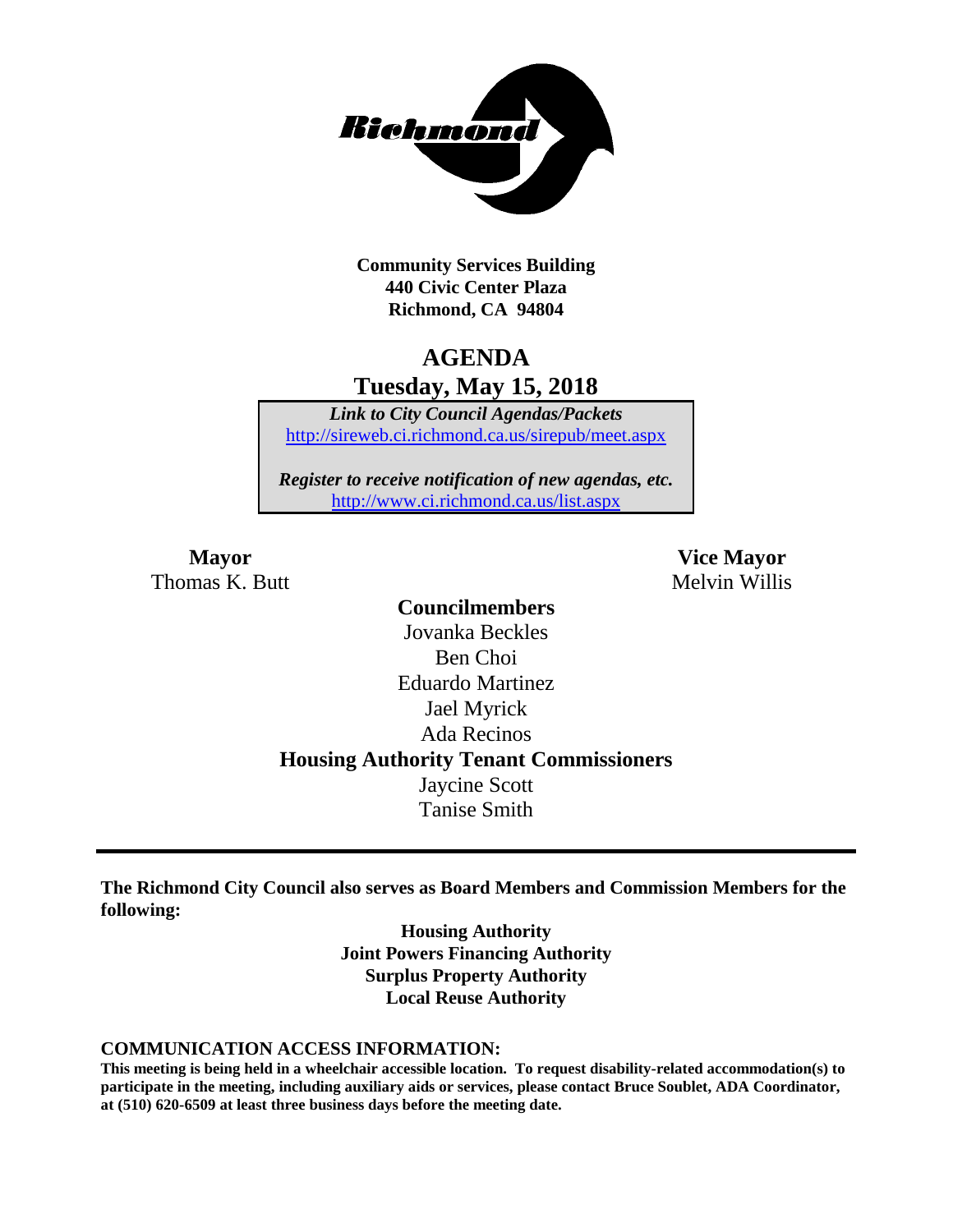# **MEETING PROCEDURES**

The City of Richmond encourages community participation at its City Council meetings and has established procedures that are intended to accommodate public input in a timely and time-sensitive way. As a courtesy to all members of the public who wish to participate in City Council meetings, please observe the following procedures:

**PUBLIC COMMENT ON AGENDA ITEMS:** Anyone who desires to address the City Council on items appearing on the agenda must complete and file a pink speaker's card with the City Clerk **prior** to the City Council's consideration of the item. Once the City Clerk has announced the item, no person shall be permitted to speak on the item other than those persons who have submitted their names to the City Clerk. Your name will be called when the item is announced for discussion. **Each speaker will be allowed up to TWO (2) MINUTES to address the City Council on NON-PUBLIC HEARING items listed on the agenda. Speakers are allowed up to THREE (3) minutes on PUBLIC HEARING items.**

**OPEN FORUM FOR PUBLIC COMMENT:** Individuals who would like to address the City Council on matters not listed on the agenda or on items remaining on the consent calendar may do so under Open Forum. All speakers must complete and file a pink speaker's card with the City Clerk **prior** to the commencement of Open Forum. The amount of time allotted to individual speakers shall be determined based on the number of persons requesting to speak during this item. **The time allocation for each speaker will be as follows:** 15 or fewer speakers, a maximum of 2 minutes; 16 to 24 speakers, a maximum of 1 and one-half minutes; and 25 or more speakers, a maximum of 1 minute.

#### **SPEAKERS ARE REQUESTED TO OCCUPY THE RESERVED SEATS IN THE FRONT ROW BEHIND THE SPEAKER'S PODIUM AS THEIR NAME IS ANNOUNCED BY THE CITY CLERK.**

**CONSENT CALENDAR:** Consent Calendar items are considered routine and will be enacted, approved or adopted by one motion unless a request for removal for discussion or explanation is received from the audience or the City Council. A member of the audience requesting to remove an item from the consent calendar must first complete a speaker's card and file the card with the City Clerk **prior** to the City Council's consideration of Agenda Review. Councilmembers who request to remove an item from the consent calendar must do so during Agenda Review. An item removed from the Consent Calendar may be placed anywhere on the agenda following the City Council's agenda review.

**CONDUCT AT MEETINGS:** Richmond City Council meetings are limited public forums during which the City strives to provide an open, safe atmosphere and promote robust public debate. Members of the public, however, must comply with state law, as well as the City's laws and procedures and may not actually disrupt the orderly conduct of these meetings. The public, for example, may not shout or use amplifying devices, must submit comment cards and speak during their allotted time, may not create a physical disturbance, may not speak on matters unrelated to issues within the jurisdiction of the City Council or the agenda item at hand, and may not cause immediate threats to public safety.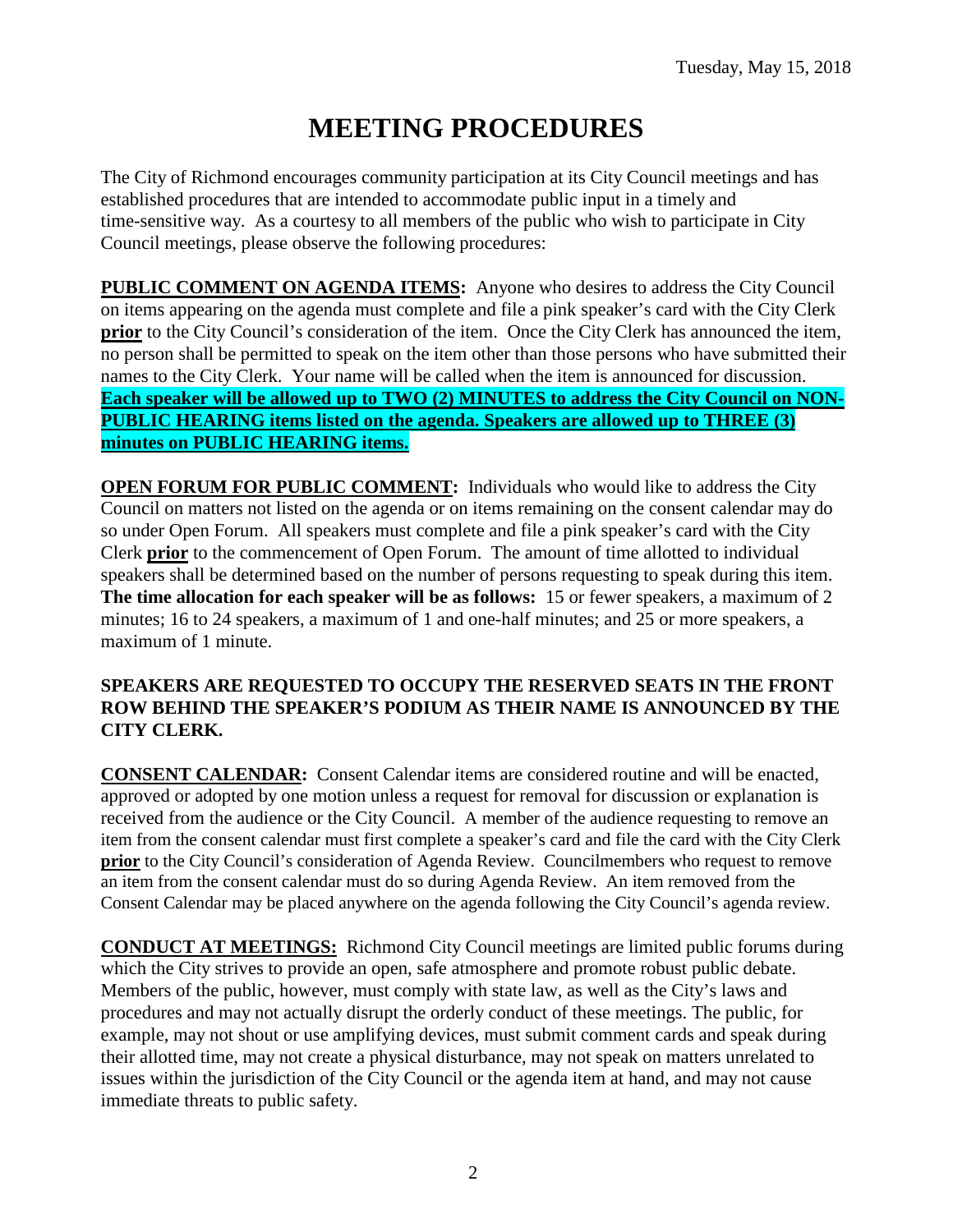**CITY HARASSMENT POLICY:** The City invites public comment and critique about its operations, including comment about the performance of its public officials and employees, at the public meetings of the City Council and boards and commissions. However, discriminatory or harassing comments about or in the presence of City employees, even comments by third parties, may create a hostile work environment, if severe or pervasive. The City prohibits harassment against an applicant, employee, or contractor on the basis of race, religious creed, color, national origin, ancestry, physical disability, medical condition, mental disability, marital status, sex (including pregnancy, childbirth, and related medical conditions), sexual orientation, gender identity, age or veteran status, or any other characteristic protected by federal, state or local law. In order to acknowledge the public's right to comment on City operations at public meetings, which could include comments that violate the City's harassment policy if such comments do not cause an actual disruption under the Council Rules and Procedures, while taking reasonable steps to protect City employees from discrimination and harassment, City Boards and Commissions shall adhere to the following procedures. If any person makes a harassing remark at a public meeting that violates the above City policy prohibiting harassment, the presiding officer of the meeting may, at the conclusion of the speaker's remarks and allotted time: (a) remind the public that the City's Policy Regarding Harassment of its Employees is contained in the written posted agenda; and (b) state that comments in violation of City policy are not condoned by the City and will play no role in City decisions. If any person makes a harassing remark at a public meeting that violates the above City policy, any City employee in the room who is offended by remarks violating the City's policy is excused from attendance at the meeting. No City employee is compelled to remain in attendance where it appears likely that speakers will make further harassing comments. If an employee leaves a City meeting for this reason, the presiding officer may send a designee to notify any offended employee who has left the meeting when those comments are likely concluded so that the employee may return to the meeting. The presiding officer may remind an employee or any council or board or commission member that he or she may leave the meeting if a remark violating the City's harassment policy is made. These procedures supplement the Council Rules and Procedures relating to disruption of orderly conduct at Council meetings.

Any law enforcement officer on duty or whose service is commanded by the presiding officer shall be Sergeant-at-Arms of the Council meetings. He/she, or they, shall carry out all orders and instructions given by the presiding officer for the purpose of maintaining order and decorum at the Council meetings (City Council Rules of Procedure and Order Section III F, RMC Section 2.12.030).

**\*\*\*\*\*\*\*\*\*\*\*\*\*\*\*\*\*\*\*\*\*\*\*\*\*\*\*\*\*\*\*\*\*\*\*\*\*\*\*\*\*\*\*\*\*\*\*\*\*\*\*\*\*\*\*\*\*\***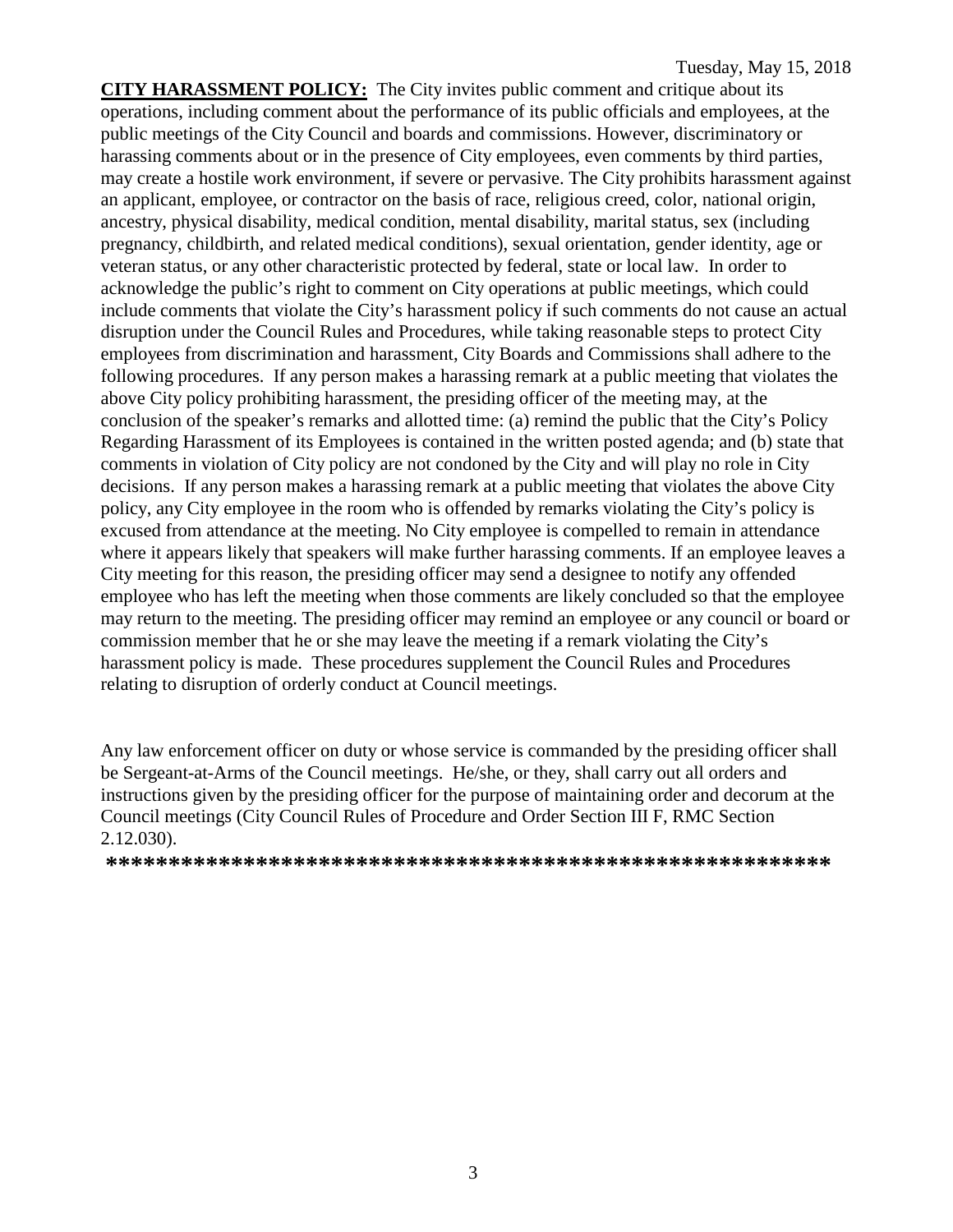## **OPEN SESSION TO HEAR PUBLIC COMMENT BEFORE CLOSED SESSION**

5:30 p.m.

#### **A. ROLL CALL**

#### **B. PUBLIC COMMENT BEFORE CLOSED SESSION**

#### **C. ADJOURN TO CLOSED SESSION**

## **CLOSED SESSION**

Shimada Room of the Community Services Building

#### **CITY COUNCIL**

CONFERENCE WITH LEGAL COUNSEL - EXISTING LITIGATION (Subdivision [a] of Government Code Section 54956.9):

United States vs. California (amicus brief)

PUBLIC EMPLOYEE APPOINTMENT (Government Code Section 54957.6):

Title: City Manager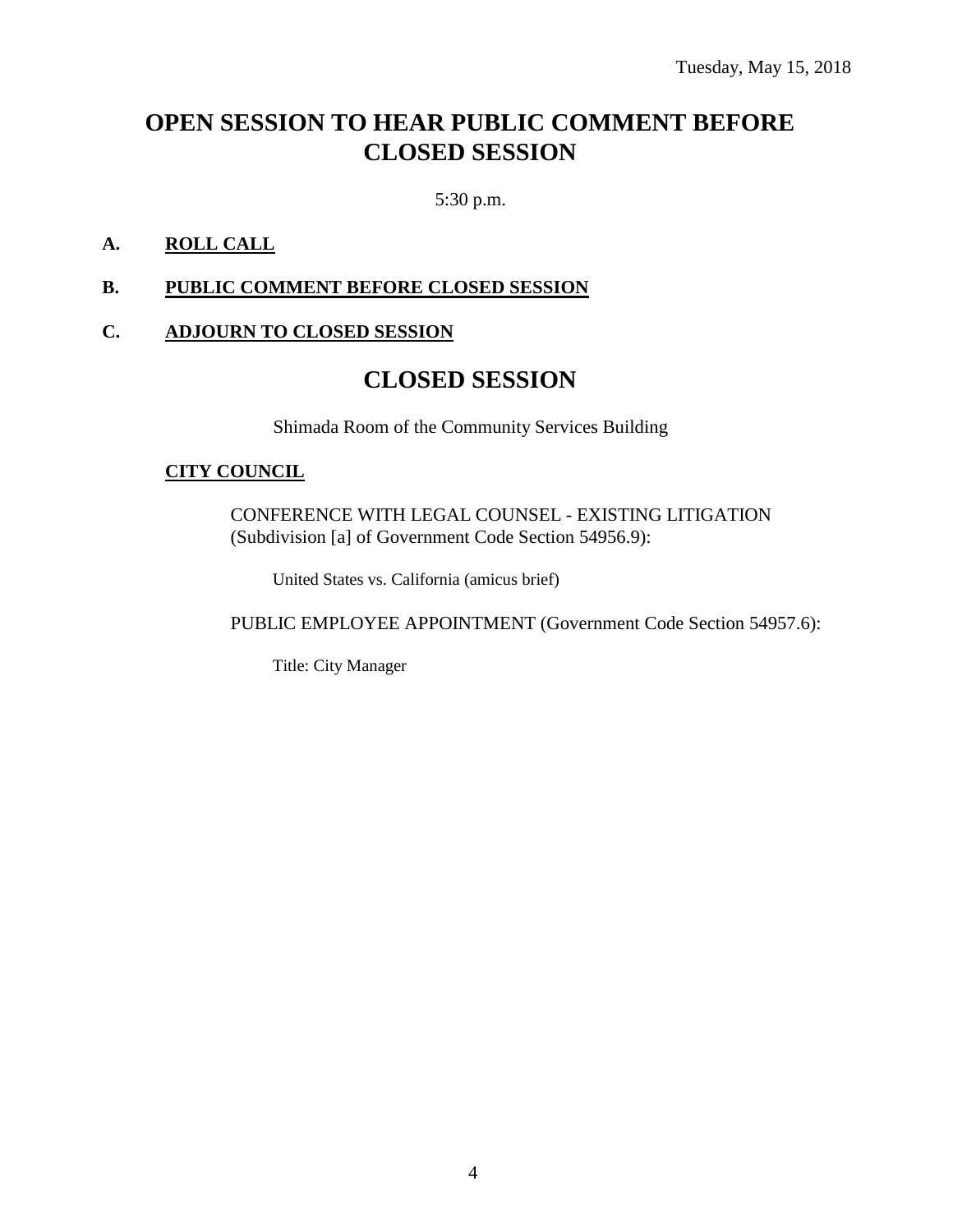## **SPECIAL JOINT MEETING OF THE RICHMOND JOINT POWERS FINANCING AUTHORITY AND RICHMOND CITY COUNCIL**

6:25 p.m.

### **A. PLEDGE TO THE FLAG**

**B. ROLL CALL**

#### **C. STATEMENT OF CONFLICT OF INTEREST**

#### **D. CONSENT CALENDAR**

**D-1.** ADOPT the following: (1) a resolution of the Richmond Joint Powers Financing Authority authorizing the execution and delivery of an amendment to the Site Lease; an amendment to the Facility Lease; a Termination Agreement; an amendment to the Memorandum of Trust Agreement in connection with a substitution of facilities; and approving the taking of all necessary or desirable actions in connection therewith; and (2) a resolution of the City Council authorizing the execution and delivery of an amendment to the Site Lease; an amendment to the Facility Lease; a Termination Agreement in connection with a substitution of facilities; and approving the taking of all necessary or desirable actions in connection therewith. The purpose of this substitution is to assist in the redevelopment of the properties at 12th Street and Macdonald Avenue in downtown Richmond - City Manager's Office (Bill Lindsay 620-6512) and Finance Department (Belinda Warner 620-6740).

#### **E. ADJOURNMENT**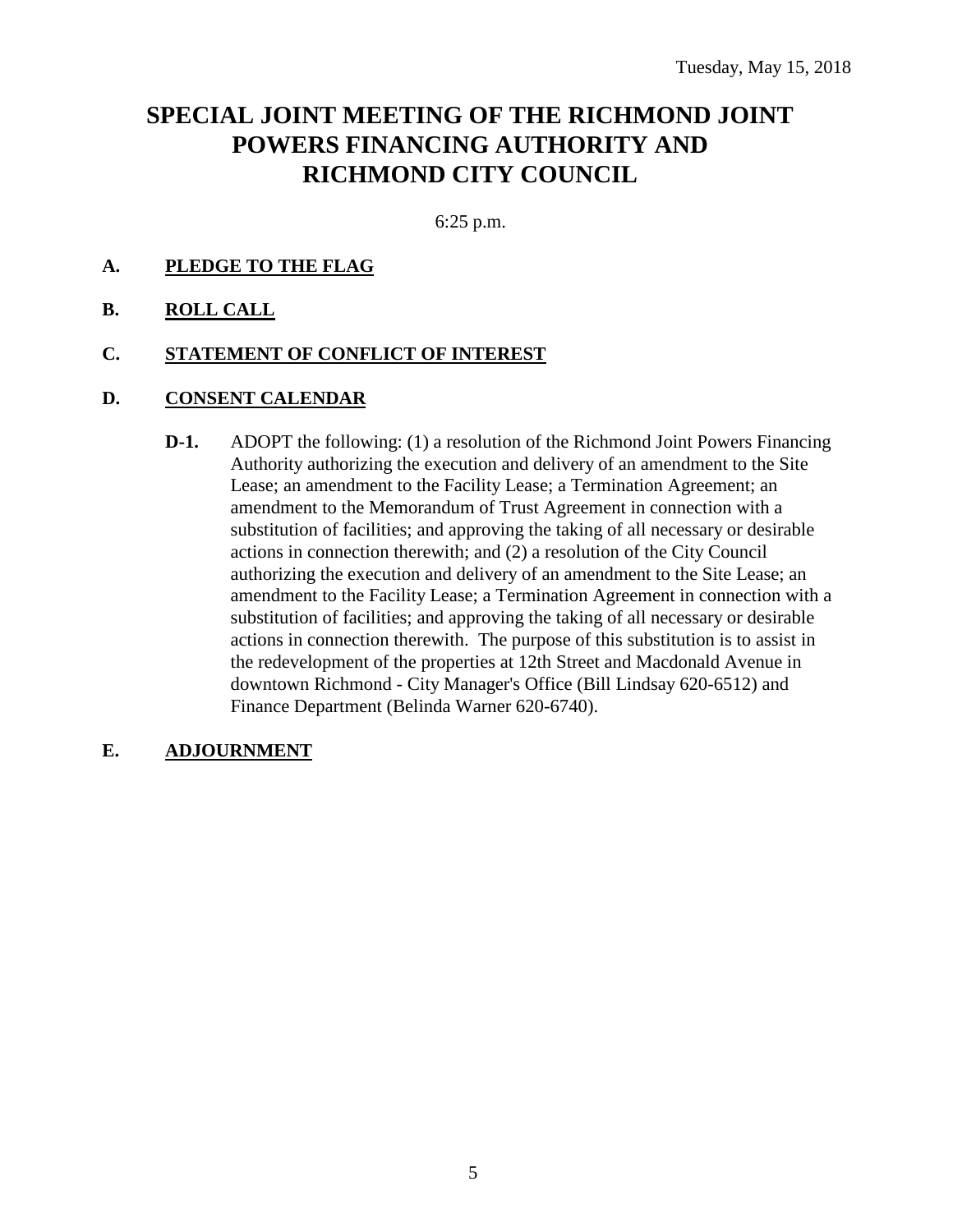## **REGULAR MEETING OF THE RICHMOND CITY COUNCIL**

6:30 p.m.

- **A. ROLL CALL**
- **B. STATEMENT OF CONFLICT OF INTEREST**
- **C. AGENDA REVIEW**
- **D. REPORT FROM THE CITY ATTORNEY OF FINAL DECISIONS MADE DURING CLOSED SESSION**
- **E. REPORT FROM THE CITY MANAGER**
- **F. OPEN FORUM FOR PUBLIC COMMENT**

### **G. CITY COUNCIL CONSENT CALENDAR**

- **G-1.** ADOPT a resolution approving the Engineer's Report for Fiscal Year 2018-2019 for the Hilltop Landscape Maintenance District ("HLMD"), declaring the Council's intention to increase the annual assessment in the HLMD, and announcing a public hearing on the proposed increased assessment on June 5, 2018, at 6:30 PM in the City Council Chambers at 440 Civic Center Plaza in the City of Richmond - Department of Infrastructure Maintenance and Operations (Tim Higares 620-6508).
- **G-2.** ADOPT a resolution approving the Engineer's Report for Fiscal Year 2018-2019 for the Marina Bay Landscaping and Lighting Maintenance District, declaring the Council's intention to increase the annual assessment in the Marina Bay Landscaping and Lighting Maintenance District, and announcing a public hearing about the proposed increased assessment on June 5, 2018, at 6:30 PM in City Council Chambers at 440 Civic Center Plaza in the City of Richmond - Department of Infrastructure Maintenance and Operations (Tim Higares 620- 6508).
- **G-3.** APPROVE a lease agreement with the Richmond Art Center for the use of Cityowned property at 2540 and 2544 Barrett Avenue, as a community art center consisting of art galleries, art studios, administrative offices, and associated uses and spaces for a term ending February 28, 2067, at a lease rate of \$2,084 per month beginning July 1, 2017 - Library and Cultural Services Department (Katy Curl 620-6554).
- **G-4.** RECEIVE a report on the Richmond Municipal Sewer District for the month of March 2018 - Water Resource Recovery Department (Ryan Smith 620-5486).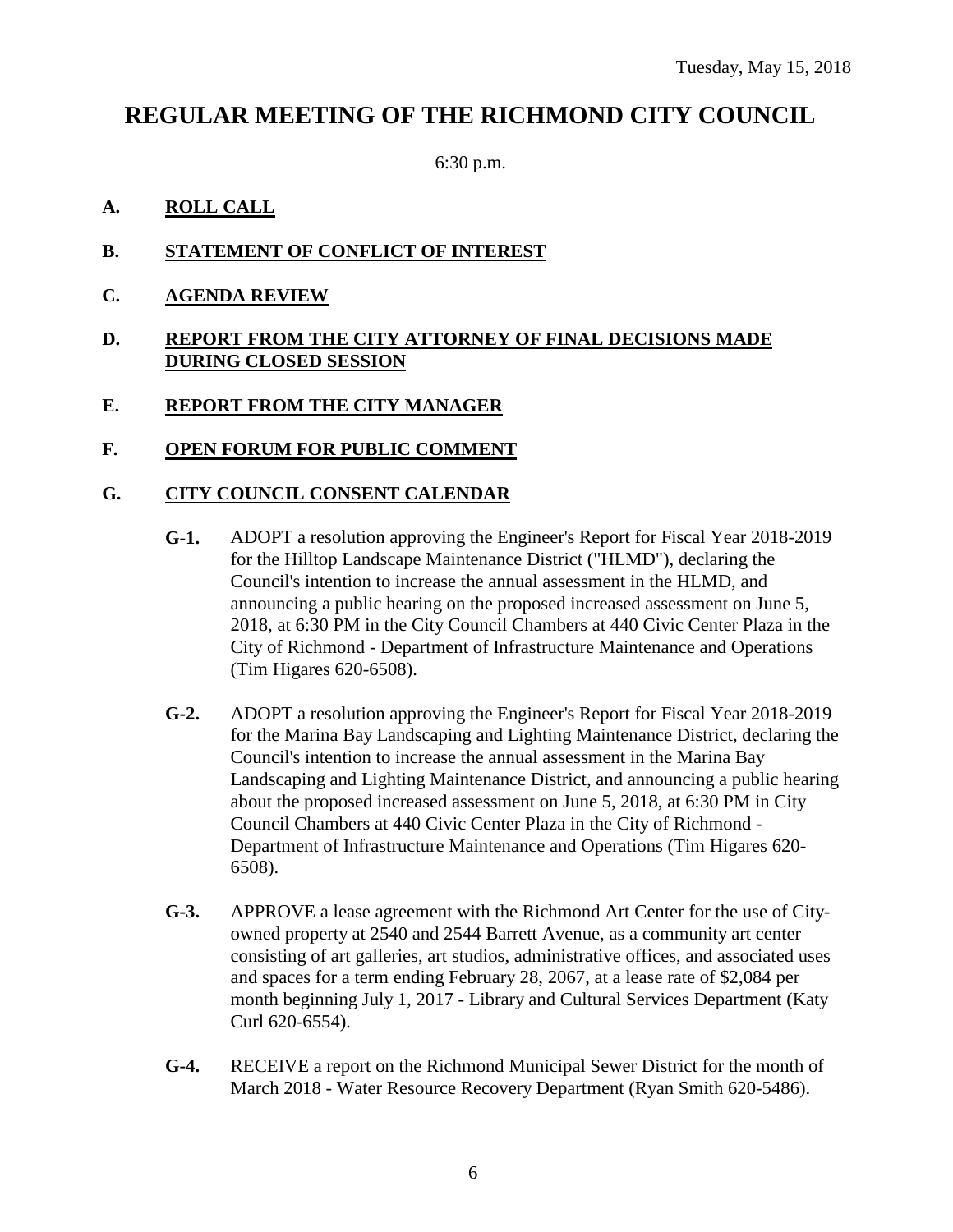- **G-5.** PROCLAMATION of May 10 to 20, 2018 as Affordable Housing Week in the City of Richmond - Office of the Mayor (Mayor Tom Butt 620-6503).
- **G-6.** APPROVE the expenditure plan associated with the 2018-2020 California Violence Intervention and Prevention (CalVIP) Grant, a two-year violence reduction program, to include the right to negotiate and enter into contracts for two years with RYSE Center (\$125,000), Richmond Police Activities League (RPAL) (\$125,000), National Council on Crime and Delinquency (NCCD) (\$30,000), Literacy for Every Adult Program (LEAP) (\$2,000); APPROPRIATE funds for these stated purposes; and AUTHORIZE execution of all budgetary amendments approved by the Board of State and Community Corrections - Office of Neighborhood Safety (DeVone Boggan 620-5422).
- **G-7.** APPROVE a contract with First Student, Inc. to provide bus transportation services to the City of Richmond Community Services Department for the 2018 summer camp excursion program, in an amount not to exceed \$12,000, and for a six-month term beginning July 1, 2018, and ending December 31, 2018 - Community Services Department (Rochelle Monk 620-6511).
- **G-8.** APPROVE contract amendments with three vendors currently used by the Police Department to conduct background investigations (Moreland Investigations, James Anthony Carrol, and Noonan and Hart Investigative Services), increasing the contract amounts by \$14,500 per vendor for a total contract amount not to exceed \$24,500 per vendor, and extending the term of each contract for two years until June 30, 2020 - Police Department (Allwyn Brown 621-1802).
- **G-9.** INTRODUCE an ordinance (first reading) establishing the wages, salary,and compensation for the retitled classification Communications Center Manager (Salary Range No. 070D \$9,535 -\$11,532/month) - Human Resources Management Department (Lisa Stephenson/Donna Newton 620-6600)
- **G-10.** ADOPT a resolution to amend the City of Richmond's Position Classification Plan to retitle the existing classification of Communications Manager to Communications Center Manager - Human Resources Management Department - Lisa Stephenson/Donna Newton 620-6600)
- **G-11.** APPROVE an amendment to the contract with NCE for additional design construction services for the Rifle Range Road landslide reconstruction, in an amount not to exceed \$50,000, for a total contract amount not to exceed \$150,000 - Engineering and Capital Improvement Projects Department (Yader A. Bermudez 774-6300).
- **G-12.** AUTHORIZE the Port to enter into a one-year lease, with four options to extend for one year, with Pio Trucking Company for their use of property at Terminal 4, with annual revenue to the Port of Richmond in the amount of \$72,718 - Port Department (Jim Matzorkis 215-4600). **This item was continued from the May 1, 2018, meeting.**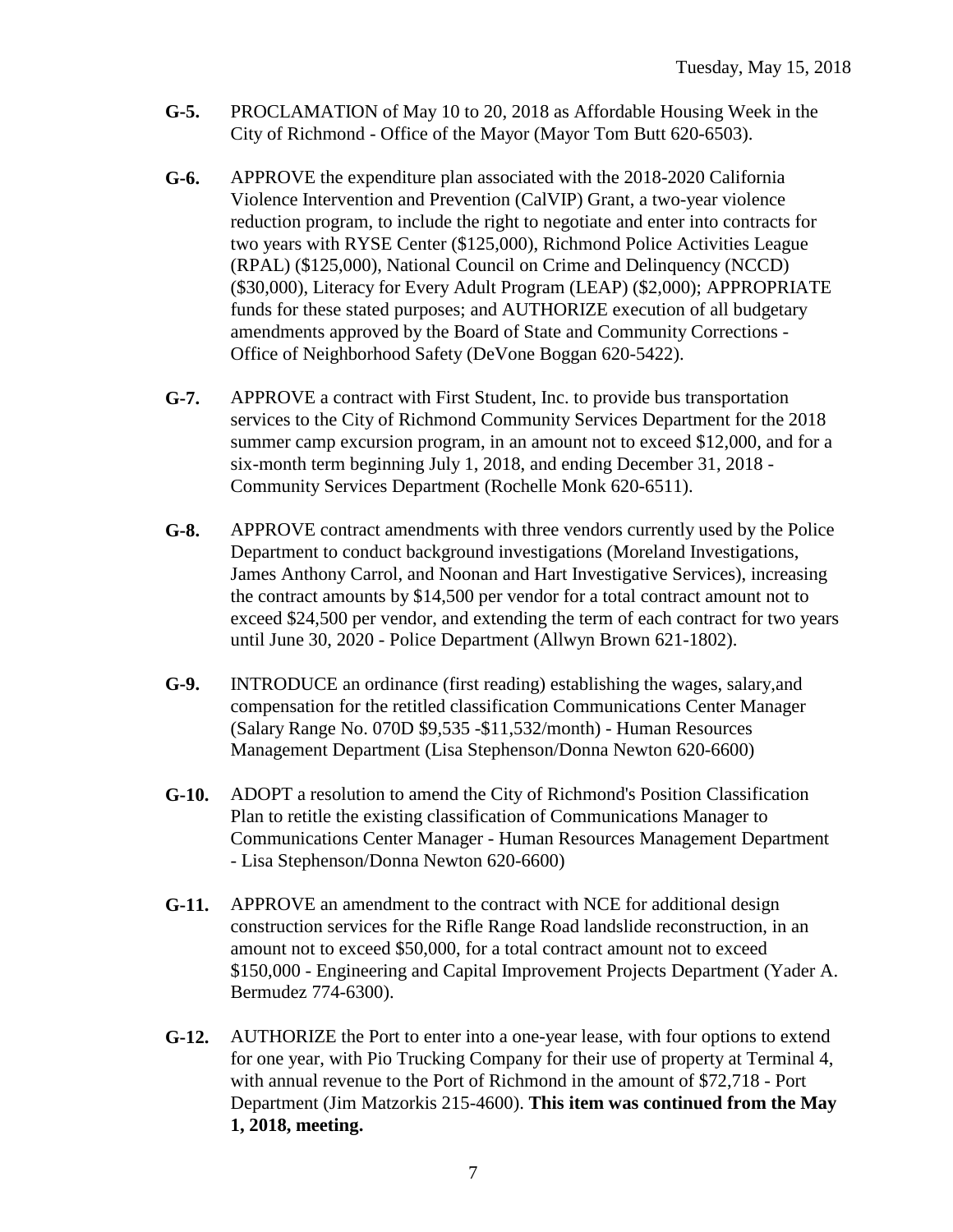- **G-13.** APPROVE the minutes of the April 17 and April 24, 2018, regular Richmond City Council meetings - City Clerk's Office (Pamela Christian 620-6513).
- **G-14.** ADOPT a resolution: (1) Calling and Giving Notice of the holding of a Municipal Election to be held on Tuesday, November 6, 2018, for the election of certain officers as required by the provisions of the Charter of the City of Richmond; (2) requesting the Board of Supervisors of Contra Costa County to consolidate the Municipal Election with the Statewide General Election; and (3) adopting regulations for candidates pertaining to the candidates' statements submitted to the voters, cost of the candidates' statements and other fees, word limit for candidates' statements; and actions to be taken for a tie vote - City Clerk's Office (Pamela Christian 620-6513).
- **G-15.** RECEIVE the monthly report on Point Molate activities for the month of April 2018 - City Manager's Office (Bill Lindsay/Craig Murray 620-6512).
- **G-16.** ACCEPT and APPROPRIATE \$25,000 in funds from the Environmental and Community Investment Agreement (ECIA) competitive grant program to support the Kiva Richmond Entrepreneur Start-Up Fund to provide matching small business loans to Richmond start-up businesses - City Manager's Office (Bill Lindsay/Janet Johnson 307-8131).
- **G-17.** APPROVE an agreement with Lyft, Inc. to provide Measure J-subsidized transportation services to paratransit-eligible seniors and disabled individuals, to augment R-Transit service for non-ambulatory (wheelchair) paratransit clients, in an amount not to exceed \$400,000 annually, and for a term extending to June 30, 2020, with five additional, optional one-year extensions - City Manager's Office (Bill Lindsay/Lori Reese-Brown 620-6512).
- **G-18.** APPROVE a contract with Advance Peace (fiscal agent Safe Passages, services provided by DeVone Boggan) to provide technical assistance and oversight of the Office of Neighborhood Safety (ONS) core operating, programming, evaluation, communications, resource development, and quality control functions in the amount of \$112,500, and for a term from July 1, 2018, through December 31, 2019, with two options to renew the contract for a period of 18 months - City Manager's Office (Bill Lindsay 620-6512).
- **G-19.** ADOPT an ordinance (second reading) amending Chapter 11.102 of the Richmond Municipal Code entitled Relocation Requirements for Tenants of Residential Rental Units - City Manager's Office (Bill Lindsay 620-6512).
- **G-20.** ADOPT an ordinance (second reading) amending Richmond Municipal Code Chapter 9.17 Food Ware Ordinance to update the disposable food ware regulations and prohibit the use, distribution or sale of plastic straws and plastic stirrers by retail establishments, food providers, transient lodging establishments, and the city government - Office of Mayor Tom Butt (Tom Butt 620-6503).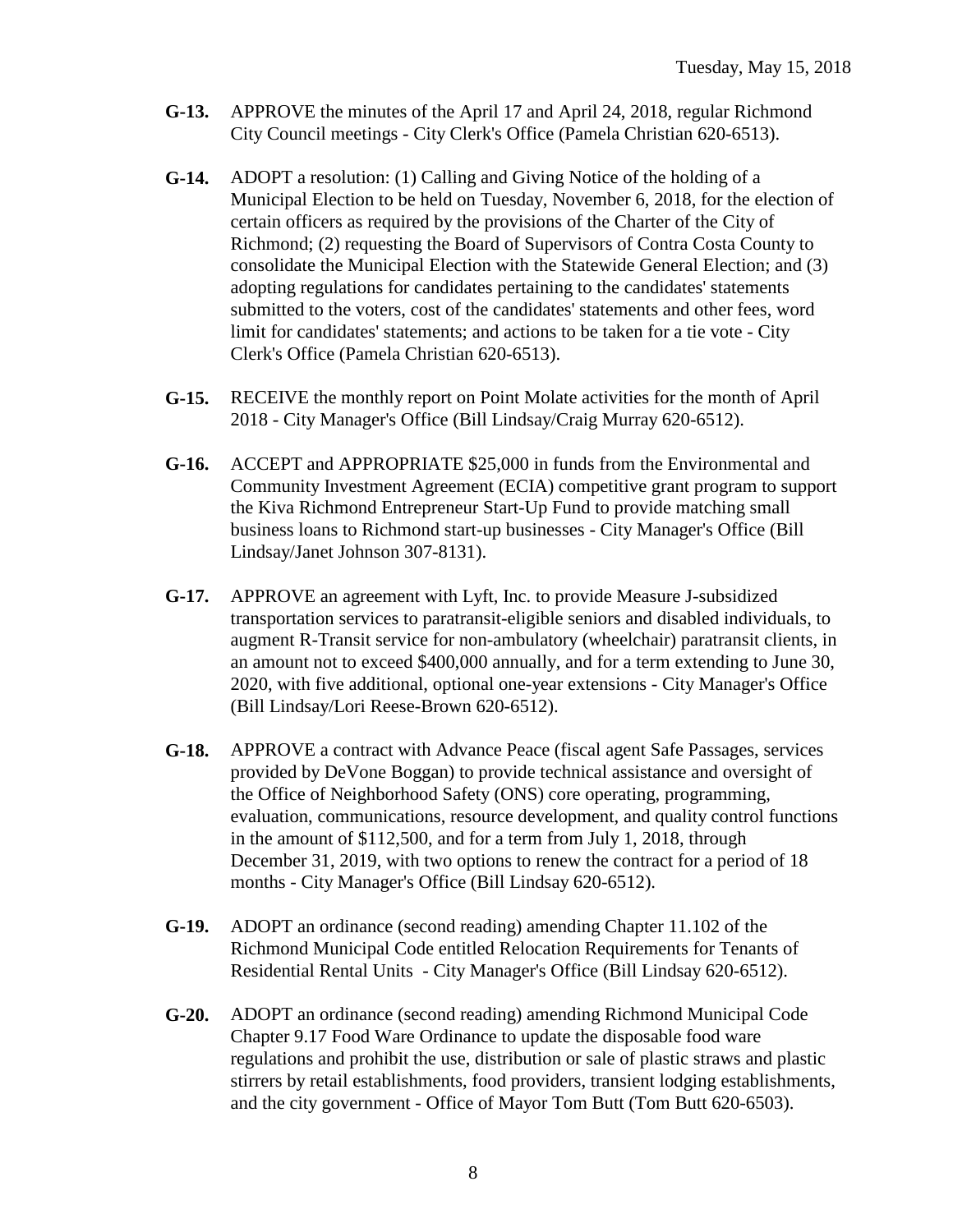### **H. BUDGET SESSION**

**H-1.** RECEIVE presentations from department representatives, providing an overview of their proposed operating budget for Fiscal Year 2018-19 - Finance Department (Belinda Warner/Markisha Guillory 620-5434).

## **I. PUBLIC HEARINGS**

**I-1. CONTINUED to June 5, 2018** - The matter to hold a public hearing on the appeal of the Planning Commission's conditional approval of the Anaviv CUP Amendment (PLN17-572); and ADOPT a resolution affirming the Planning Commission's conditional approval - Planning and Building Services Department (Richard Mitchell 620-6706).

## **J. RESOLUTIONS**

**J-1.** ADOPT a resolution establishing the Fiscal Year 2018-19 Residential Rental Housing Fee in the amount of \$207 per Controlled Rental Unit, \$100 per Partially Covered Rental Unit, and \$50 per Governmentally Subsidized Rental Unit - Rent Program (Nicolas Traylor 620-6564).

## **K. ORDINANCES**

**K-1.** ADOPT a resolution and INTRODUCE an ordinance (first reading) establishing a Sanctuary City Contracting and Investment Policy for the City of Richmond - City Council Office (Councilmember Jovanka Beckles 620-6568) and Councilmember Ada Recinos (620-5431).

## **L. COUNCIL AS A WHOLE**

- **L-1.** REVIEW a summary of available housing in-lieu fees; and APPROPRIATE \$30,000 in housing in-lieu fees to fund the Council-approved legal services agreement with Goldfarb & Lipman, LLP to prepare amendments to the City's Inclusionary Housing Ordinance - City Manager 's Office (Bill Lindsay 620- 6512).
- **L-2.** CAST a vote of no confidence in the Fire Chief serving as the Fire Marshal and direct the City Manager and the Human Resources Director to address the outdated job specification for Fire Marshal, staffing level in the Fire Prevention Division and the Permit to Operate inspections - City Council Office (Councilmember Beckles 620-6568 and Councilmember Eduardo Martinez 620- 6593)

## **M. REPORTS OF OFFICERS: REFERRALS TO STAFF, AND GENERAL REPORTS (INCLUDING AB 1234 REPORTS)**

**N. ADJOURNMENT**